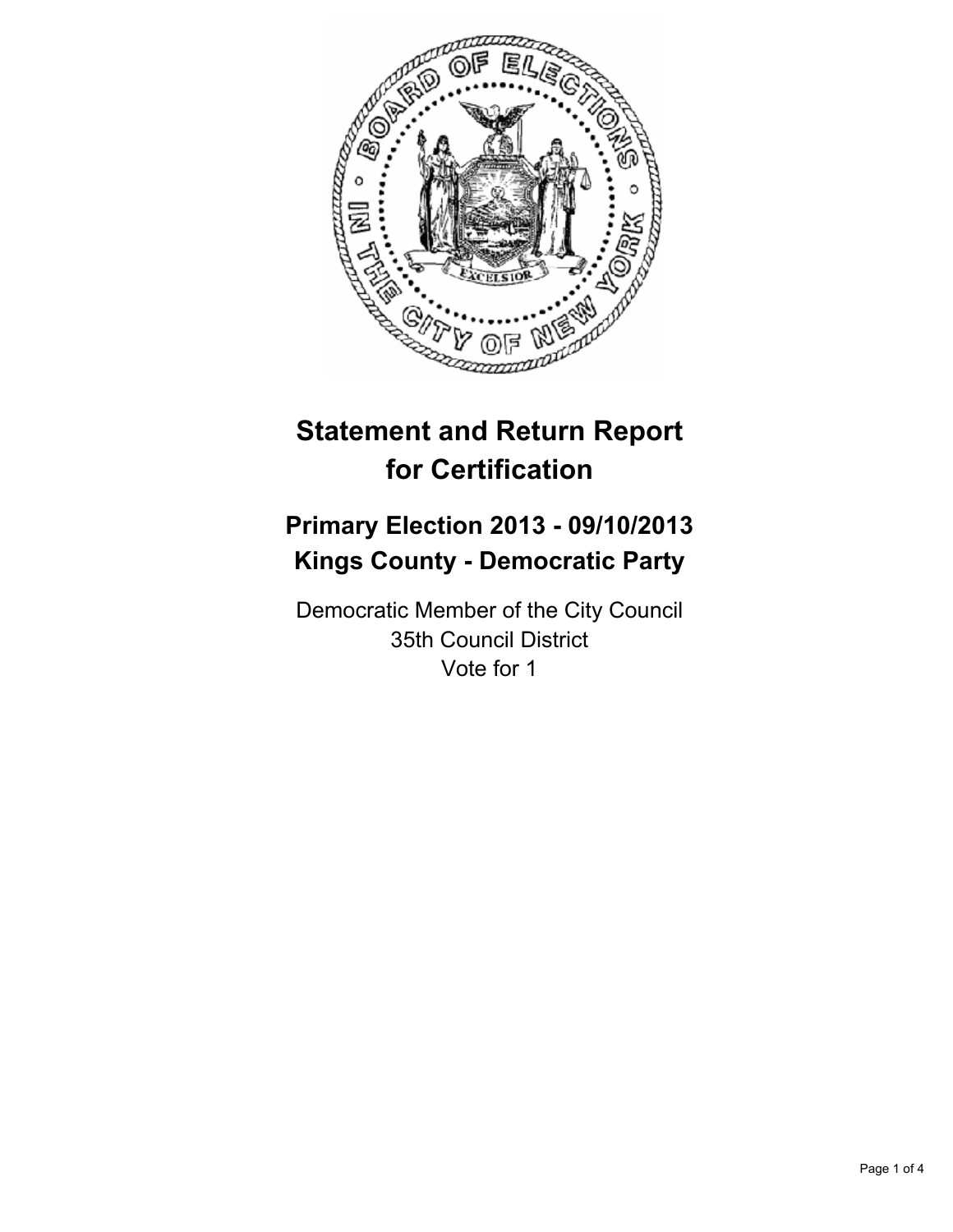

# **Assembly District 43**

| <b>Total Votes</b>       | 3,067 |
|--------------------------|-------|
| <b>JELANI MASHARIKI</b>  | 134   |
| <b>F. RICHARD HURLEY</b> | 255   |
| EDE S. FOX               | 534   |
| LAURIE A. CUMBO          | 1,483 |
| <b>OLANIKE T. ALABI</b>  | 661   |
| <b>AFFIDAVIT</b>         | 66    |
| SPECIAL PRESIDENTIAL     | 0     |
| <b>FEDERAL</b>           | 0     |
| ABSENTEE/MILITARY        | 43    |
| <b>EMERGENCY</b>         | 72    |

### **Assembly District 50**

| <b>Total Votes</b>          | 746 |
|-----------------------------|-----|
| <b>JELANI MASHARIKI</b>     | 94  |
| <b>F. RICHARD HURLEY</b>    | 27  |
| EDE S. FOX                  | 166 |
| LAURIE A. CUMBO             | 245 |
| <b>OLANIKE T. ALABI</b>     | 214 |
| <b>AFFIDAVIT</b>            | 20  |
| <b>SPECIAL PRESIDENTIAL</b> | 0   |
| <b>FEDERAL</b>              | 0   |
| ABSENTEE/MILITARY           | 15  |
| <b>EMERGENCY</b>            | 17  |

### **Assembly District 52**

| <b>Total Votes</b>       | 1,056 |
|--------------------------|-------|
| <b>JELANI MASHARIKI</b>  | 38    |
| <b>F. RICHARD HURLEY</b> | 30    |
| EDE S. FOX               | 616   |
| LAURIE A. CUMBO          | 274   |
| <b>OLANIKE T. ALABI</b>  | 98    |
| <b>AFFIDAVIT</b>         | 23    |
| SPECIAL PRESIDENTIAL     | 0     |
| <b>FEDERAL</b>           | 0     |
| ABSENTEE/MILITARY        | 32    |
| <b>EMERGENCY</b>         | 21    |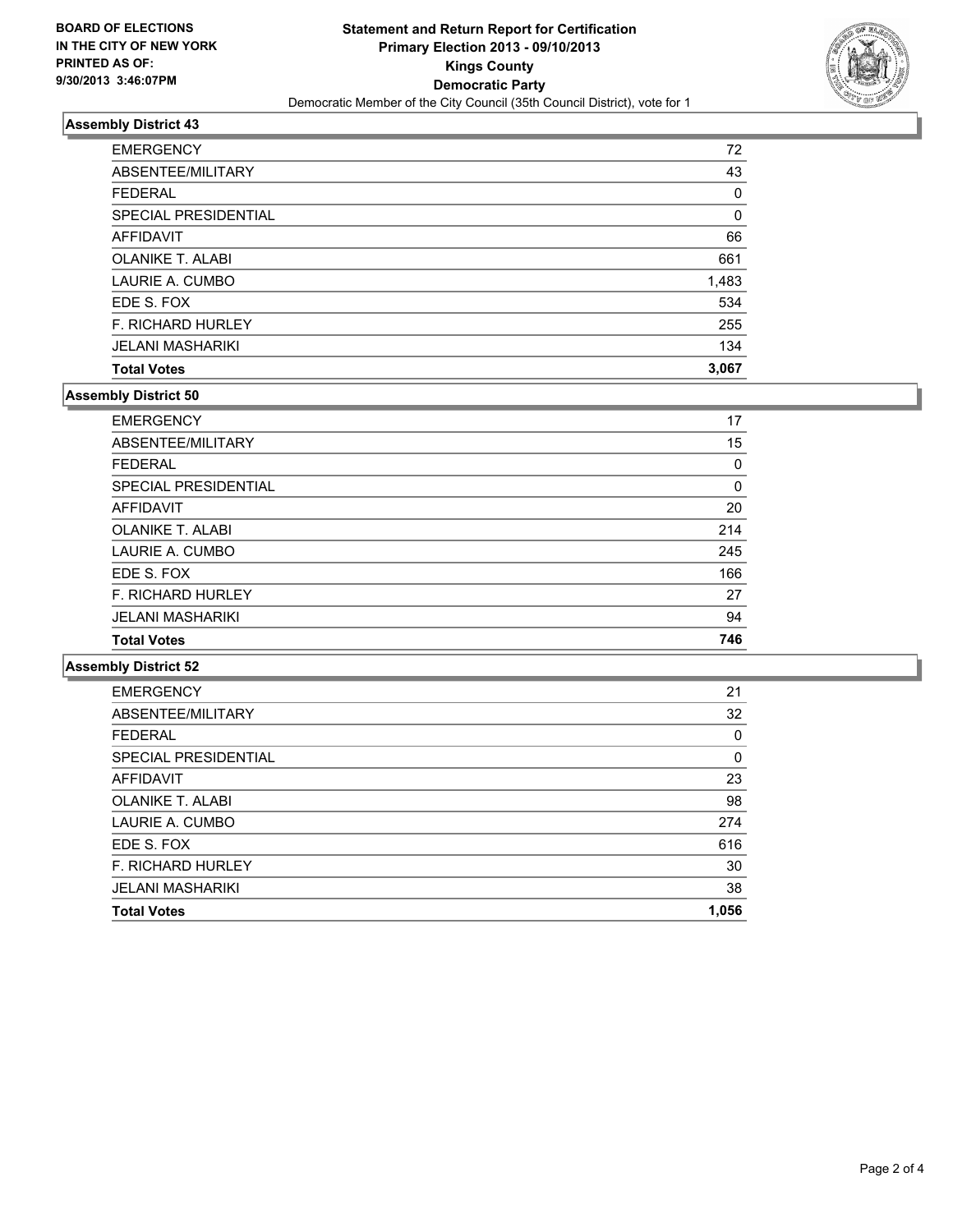

# **Assembly District 56**

| <b>EMERGENCY</b>         | 42  |
|--------------------------|-----|
| ABSENTEE/MILITARY        | 6   |
| <b>FEDERAL</b>           | 0   |
| SPECIAL PRESIDENTIAL     | 0   |
| AFFIDAVIT                | 12  |
| <b>OLANIKE T. ALABI</b>  | 118 |
| LAURIE A. CUMBO          | 205 |
| EDE S. FOX               | 93  |
| <b>F. RICHARD HURLEY</b> | 54  |
| <b>JELANI MASHARIKI</b>  | 37  |
| <b>Total Votes</b>       | 507 |

### **Assembly District 57**

| <b>Total Votes</b>                 | 15,483         |
|------------------------------------|----------------|
| UNATTRIBUTABLE WRITE-IN (WRITE-IN) | $\overline{2}$ |
| COREY JOHNSON (WRITE-IN)           | 1              |
| <b>JELANI MASHARIKI</b>            | 1,038          |
| <b>F. RICHARD HURLEY</b>           | 879            |
| EDE S. FOX                         | 3,931          |
| LAURIE A. CUMBO                    | 5,354          |
| <b>OLANIKE T. ALABI</b>            | 4,278          |
| AFFIDAVIT                          | 278            |
| SPECIAL PRESIDENTIAL               | 0              |
| <b>FEDERAL</b>                     | 0              |
| ABSENTEE/MILITARY                  | 397            |
| <b>EMERGENCY</b>                   | 610            |